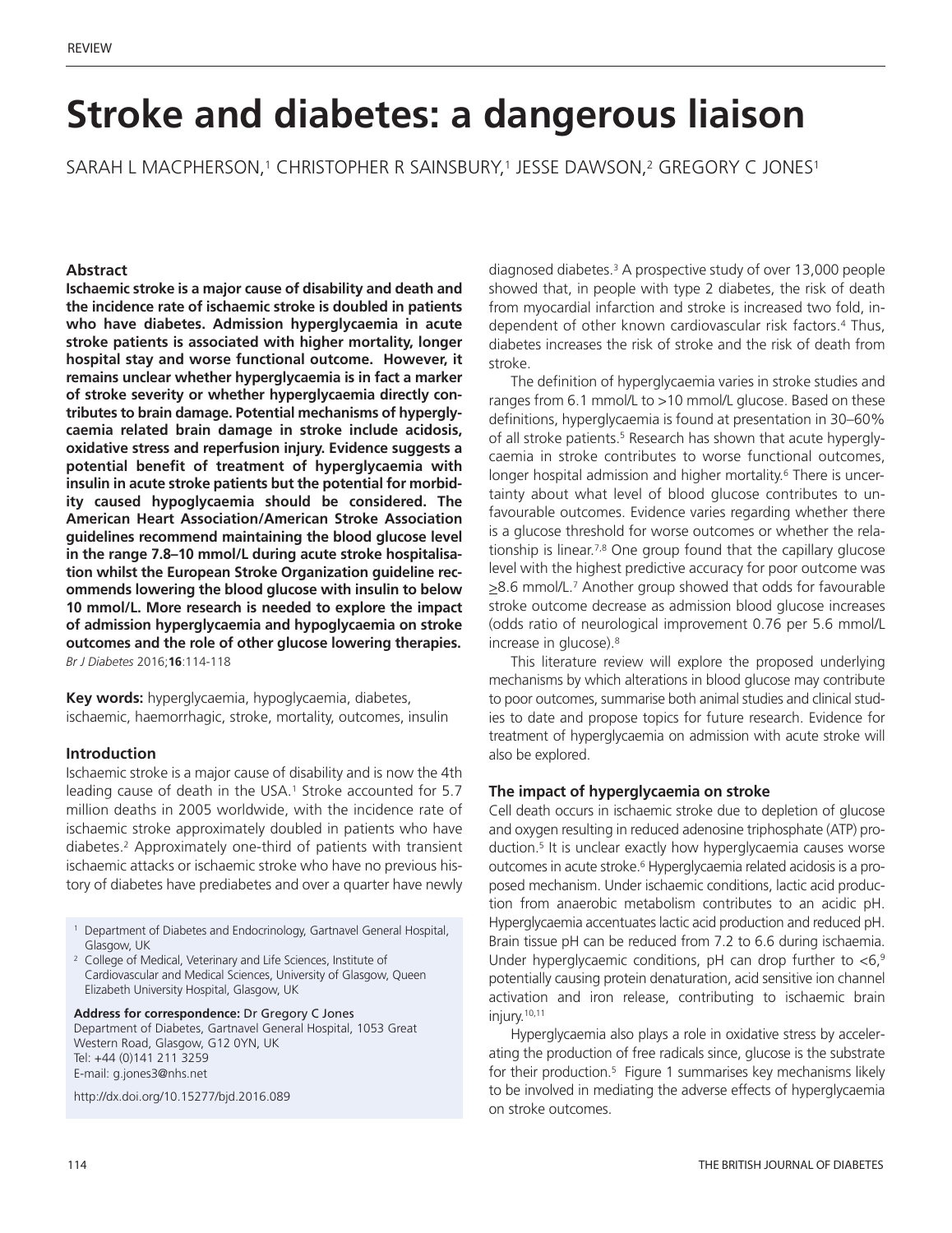

#### **Animal studies: stroke, hyperglycaemia and reperfusion injury**

A variety of studies in animals have been done to shed light on the impact of hyperglycaemia on acute stroke outcomes. Early studies found that hyperglycaemia at the time of stroke resulted in worse neuronal and vascular injury post-stroke, in keeping with clinical findings. 12,13 Increased infarct size and levels of inflammatory markers were observed in hyperglycaemic Zucker obese rats. <sup>6</sup> However, another study reported that hyperglycaemia did not affect the infarct volume but increased blood brain barrier permeability and haemorrhagic transformation. 14

Studies in rats has demonstrated that larger infarcts are seen in hyperglycaemic animals in brain territories with collateral circulation compared to those in end arterial region. <sup>15</sup> This supports studies that show lacunar stroke outcomes are not worsened by hyperglycaemia. <sup>16</sup> These strokes affect areas with poor collateral circulation. Thus, animal studies are generally in agreement with clinical study findings that show worse outcomes with hyperglycaemia at time of acute stroke. There is disagreement on the impact on infarct size. The role of hyperglycaemia in reperfusion injury is likely to play a significant role. <sup>6</sup> Blood flow must be restored to ischaemic brain tissue to enable survival. However, reperfusion can damage ischaemic brain further. Hyperglycaemia may worsen cerebral blood flow (CBF) after stroke. Work has shown that CBF was reduced to the ischaemic region in hyperglycaemic rats compared to controls. 17

This was associated with larger infarct size and is in agreement with previous work. 17-20 One study contradicts this hypothesis, possibly due to differences in hyperglycaemia severity. 21

Cerebral autoregulation is the process by which the blood supply to the brain is maintained despite changes in perfusion pressure. To achieve this, smooth muscle cells constrict when perfusion pressure is high and relax when pressure is low to keep blood flow constant. 22,23 Work using rats has shown that, under hyperglycaemic conditions, cerebral vessels were incapable of responding to changes in pressure, impairing cerebral autoregulation. 24,25

In addition to reperfusion injury, hyperglycaemia may also affect outcome after thrombolytic therapy for ischaemic stroke. High blood glucose levels increase coagulation by increasing thrombin production and stimulating the tissue factor pathway. Hyperglycaemia also reduces the activity of tissue plasminogen activator thrombolysis treatment by increasing production of plasminogen activator inhibitor. 6

#### **Clinical studies: mortality, functional status and haemorrhagic transformation**

A strong link between admission hyperglycaemia in ischaemic and haemorrhagic stroke patients and negative outcomes has been shown. These outcome measures include infarct size, disability and mortality.<sup>5</sup> Regression analyses controlling for other confounding factors demonstrate the importance of hyperglycaemia in negative outcomes.<sup>26-28</sup> Recently, these findings have been supported by an imaging study.29 The authors used transcranial Doppler, MRI, and magnetic resonance spectroscopy to show that hyperglycaemia is a strong predictor of infarct growth and poor outcome. The study had a small sample size of only 47 patients but showed that the stroke lesion on diffusion weighted imaging grew 2.7 times faster in patients with hyperglycaemia treated with tissue plasminogen activator than in those without. The study was strengthened by the use of National Institutes of Health Stroke Scale scores.

A systematic review and meta-analysis was undertaken to explore stress hyperglycaemia and stroke prognosis in patients with and without diabetes.<sup>27</sup>

Twenty-six studies were included. The group found that the unadjusted relative risk of in-hospital or 30-day mortality associated with an admission glucose level of 6–8 mmol/L was 3.07 in non-diabetic patients and 1.30 in patients with diabetes for both ischaemic and haemorrhagic stroke. Thus, even a small increase in blood glucose level in non-diabetic patients with ischaemic stroke increases mortality three fold. These patients also have an increased risk of poor functional recovery compared to patients with lower blood glucose. This outcome is consistent with studies showing that mean admission blood glucose is higher in non-survivors of stroke than survivors.27-30 Furthermore, another study showed that an admission blood glucose of 8 mmol/L or greater was an independent predictor of death, symptomatic intracranial haemorrhage and poor functional status at 90 days in thrombolysed patients.<sup>31</sup> Of patients with an admission glucose of less than 8 mmol/L, 40% had an excellent functional outcome, compared with 27.7% of those with a glucose of greater than 8 mmol/L.<sup>31</sup>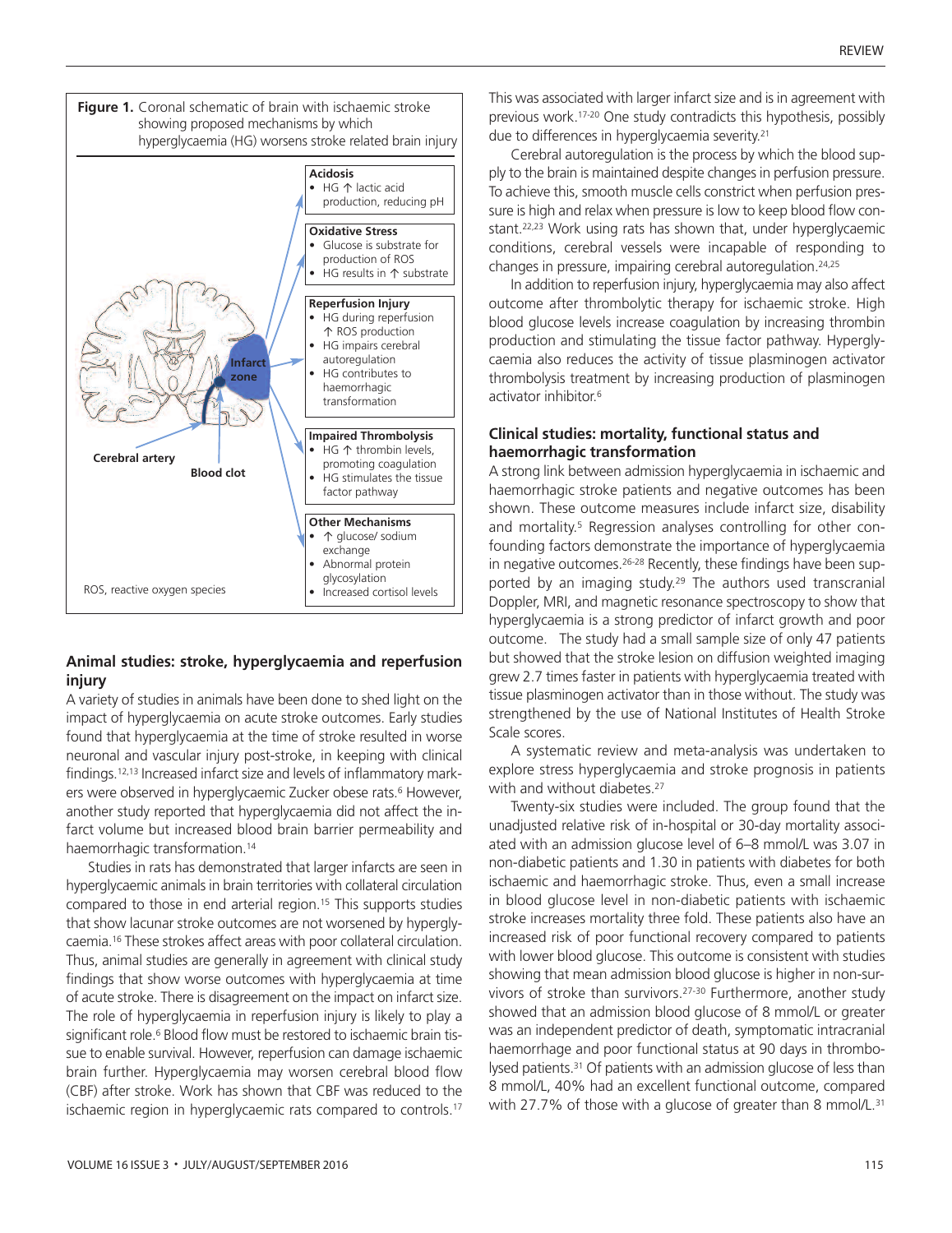30.8% of patients with an admission glucose of greater than 8 mmol/L died, compared with 18.7% of patients with an admission glucose of less than 8 mmol/L. <sup>31</sup> Strengths of this study include the large sample size of 1,098 patients, the use of prospective data from multiple centres and assessment of outcomes at 90 days. It would also have been useful to study the impact of hyperglycaemia in the longer term over years following stroke.

Hyperglycaemia could disrupt the blood brain barrier and promote development of haemorrhage. Two human studies investigated this. 32,33 One study showed that admission blood glucose levels of >8.4 mmol/L resulted in increased risk of conversion to haemorrhagic stroke compared with lower blood glucose. <sup>32</sup> On the contrary, the admission blood glucose level did not affect the risk of haemorrhagic infarct conversion in 1,259 patients with ischaemic stroke participating in a randomised, placebo-controlled evaluation of a low-molecular-weight heparinoid.<sup>33</sup>

#### **Treatment of hyperglycaemia with insulin: does it improve stroke outcomes?**

Since hyperglycaemia is associated with poor stroke outcomes, it is logical to consider whether treatment to normalise glucose levels would improve outcomes. Eleven randomised controlled trials were included in a recent Cochrane review to assess whether intensively monitoring insulin therapy to maintain serum glucose between 4 and 7.5 mmol/L in the first 24 hours of acute ischaemic stroke influences outcome. There was no difference between outcomes of death or dependency between control (792 patients) and intervention groups (791 patients). Importantly, there was an increased risk of asymptomatic hypoglycaemia in the treatment group. 26 Other studies argue that the harmful effects of hyperglycaemia may be partially reversed by treatment to rapidly correct blood glucose using insulin. Grant *et al* found that it was beneficial to treat with insulin if patients had a blood glucose of  $\geq$ 10.1 mmol/L.<sup>34</sup> Thus, treatment with insulin to treat hyperglycaemia in acute stroke patients could provide some benefit but may cause hypoglycaemia.

## **Current clinical practice: management of blood glucose in acute stroke**

Several studies have looked at the impact of treating hyperglycaemia in critically ill patients. <sup>35</sup> There is some evidence that treatment with insulin in critically ill patients reduced adverse outcomes such as infections and renal failure in patients with a broad range of illnesses, not necessarily stroke. <sup>35</sup> One meta-analysis included 35 studies of critically ill patients and concluded that insulin therapy improved short term mortality. However, the results should be interpreted with caution since the results of individual studies varied. 36

The American Heart Association/American Stroke Association guidelines recommend maintaining the blood glucose level in the range 7.8–10 mmol/L during acute stroke hospitalisation. 37 The European Stroke Organization guideline recommends lowering the blood glucose with insulin to below 10 mmol/L.<sup>38</sup>

### **Could hyperglycaemia be a bystander in acute stroke?**

Despite some evidence supporting the role of hyperglycaemia wors-



- Admission hyperglycaemia in acute stroke patients is associated with higher mortality, longer hospital stay and poor functional outcomes
- Potential mechanisms of hyperglycaemia-related brain damage in stroke include acidosis, oxidative stress and reperfusion injury
- Animal studies support evidence from clinical studies on the effect of hyperglycaemia in acute stroke
- More research is needed to explore the effect of admission hypoglycaemia on stroke outcomes

ening stroke outcomes, 5,6 there is evidence to the contrary. It remains unclear whether hyperglycaemia is in fact a marker of stroke severity or whether hyperglycaemia directly contributes to brain damage. 31

One study found that HbA<sub>1c</sub> was a predictor of outcomes but that admission blood glucose was not. <sup>39</sup> This could be due to routine treatment of hyperglycaemia with insulin in this centre. Other authors have concluded that cortisol is a better predictor of poor stroke outcomes than admission blood glucose. O'Neill *et al* studied the relationship between reactive hyperglycaemia, stress hormone response and outcome in 23 consecutive elderly stroke patients and found that hyperglycaemia is a predictor of outcome in stroke.40 However, when variables were analysed by logistic regression, only the cortisol concentration was related to outcome (p=0.02). The group suggest that this could be due to high variation in levels of other hormones. It should be noted that the study included only small numbers and complete data were available for only 15 patients.<sup>40</sup>

A further study included 71 subjects. <sup>41</sup> This group found that glucose levels were higher in patients who died during the course of the study. However, when cortisol levels and age were taken into account using multivariate analysis, this relationship became insignificant. 41

#### **Future research**

Hyperglycaemia has been associated with no reflow of blood and with blood-brain barrier disruption in a rat model of hyperglycaemia. <sup>5</sup> Hyperglycaemia is associated with increased oxidative stress that can modify tight junction proteins, altering the blood brain barrier. <sup>6</sup> Thus, it is plausible that hyperglycaemia might exert effects on cerebrovascular tone and endothelium. <sup>5</sup> Therefore, further work to investigate possible methods of vasculoprotection may be valuable. Potential treatments to reduce ischaemic injury and enhance recovery from stroke in hypergycaemic rat models are being explored. <sup>6</sup> Desferioxamine administration to diabetic rats with middle cerebral artery occlusion improved mortality, haemorrhagic transformation and infarct volume. <sup>42</sup> Since treatment of hyperglycaemia with insulin is associated with a risk of hypoglycaemia, it would be prudent to consider other diabetes treatments such as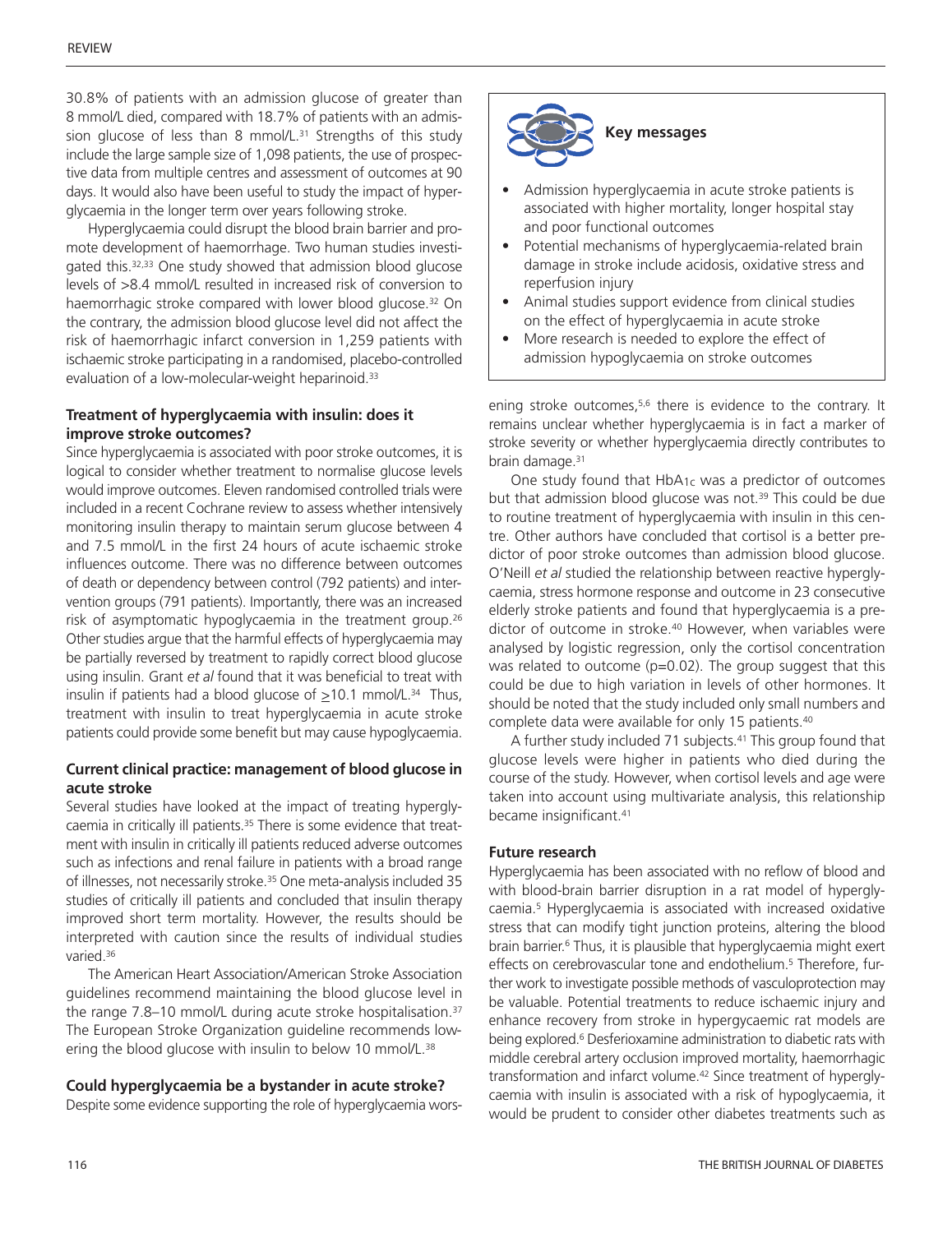dipeptidyl peptidase-4 inhibitors and sodium-glucose co-transporter-2 inhibitors that do not cause hypoglycaemia. There is no consensus on what level of elevated admission blood glucose affects outcomes. This also merits investigation. Compared with hyperglycaemia, there is a lack of evidence regarding the effects of hypoglycaemia on stroke outcomes. This is another area for future research.

#### **Conclusion**

The majority of research into hyperglycaemia and stroke concludes that high blood glucose levels result in higher mortality and poorer functional outcomes. Possible mechanisms of hyperglycaemia related brain damage include acidosis, oxidative stress, reperfusion injury, interference with glucose/sodium transport and glucose related cortisol increase. Elucidating the biochemical causes of hyperglycaemia related effects on stroke may provide us with new drug targets. Further investigation into the effects of use of insulin and novel therapies as treatment for acute hyperglycaemia in stroke may enable development of detailed treatment guidelines to improve patient outcomes.

#### **Conflict of interest** None.

**Funding** No funding was received for this work.

#### **References**

- Towfighi A, Saver JL. Stroke declines from third to fourth leading cause of death in the United States. Historical perspective and challenges ahead. *Stroke* 2011;**42**:2351-5.
- http://dx.doi.org/10.1161/STROKEAHA.111.621904
- 2. Kuklina EV, Tong X, George MG *et al*. Epidemiology and prevention of stroke: a worldwide perspective. *Expert Rev Neurother* 2012;**12**:199- 208. http://dx.doi.org/10.1586/ern.11.99
- 3. Fonville S, Zandbergen AA, Vermeer SE *et al*. Prevalence of prediabetes and newly diagnosed diabetes in patients with a transient ischemic attack or stroke. *Cerebrovasc Dis* 2013;**36**:283-9. http://dx.doi.org/10.1159/ 000353677
- 4. Almdal T, Scharling H, Jensen JS, Vestergaard H. The independent effect of type 2 diabetes mellitus on ischaemic heart disease, stroke, and death. *Arch Intern Med* 2004;**164**:1422-6. http://dx.doi.org/10.1001/archinte. 164.13.1422
- 5. Robbins NM, Swanson RA. Opposing effects of glucose on stroke and reperfusion injury: acidosis, oxidative stress, and energy metabolism. *Stroke* 2014;**45**:1881-6.

http://dx.doi.org/10.1161/STROKEAHA.114.004889

- 6. Hafez S, Coucha M, Bruno A *et al*. Hyperglycemia, acute ischemic stroke and thrombolytic therapy. *Transl Stroke Res* 2014;**5**:442-3. http://dx.doi.org/10.1007/s12975-014-0336-z
- 7. Fuentes B, Castillo J, San Jose B *et al*. The prognostic value of capillary glucose levels in acute stroke: the GLycemia in Acute Stroke (GLIAS) study. *Stroke* 2009;**40**:562-8.

http://dx.doi.org/10.1161/STROKEAHA.108.519926

- 8. Bruno A, Levine SR, Frankel MR *et al*. Admission glucose level and clinical outcomes in the NINDS rt-PA stroke trial. *Neurology* 2002; **59**:669-74. http://dx.doi.org/10.1212/WNL.59.5.669
- 9. Siemkowicz E, Hansen AJ. Brain extracellular ion composition and EEG activity following 10 minutes ischemia in normo- and hyperglycaemic rats. *Stroke* 1981;**12**:236-40. http://dx.doi.org/10.1161/01.STR.12.2.236
- 10. Ying W, Han SK, Miller JW *et al.* Acidosis potentiates oxidative neuronal death by multiple mechanisms. *J Neurochem* 1999;**73**:1549-56. http://dx.doi.org/10.1046/j.1471-4159.1999.0731549.x
- 11. Xiong ZG, Zhu XM, Chu XP *et al.* Neuroprotection in ischemia: blocking calcium-permeable acid-sensing ion channels. *Cell* 2004;**118**:687-98. http://dx.doi.org/10.1016/j.cell.2004.08.026
- 12. Martini SR, Kent TA. Hyperglycemia in acute ischemic stroke: a vascular perspective. *J Cereb Blood Flow Metab* 2007;**27**:435-51. http://dx.doi.org/10.1038/sj.jcbfm.9600355
- 13. Ergul A, Li W, Elgebaly MM *et al*. Hyperglycemia, diabetes and stroke: Focus onthecerebrovasculature. *Vascul Pharmacol* 2009;**51**:44-9. http://dx.doi.org/ 10.1016/j.vph.2009.02.004
- 14. Xing Y, Jiang X, Yang Y *et al*. Hemorrhagic transformation induced by acute hyperglycemia in a rat model of transient focal ischemia. *Acta-Neurochir Suppl* 2011;**111**:49-54. http://dx.doi.org/10.1007/978-3-7091-0693-8\_9
- 15. Prado R, Ginsberg MD, Dietrich WD *et al.* Hyperglycemia increases infarct size in collaterally perfused but not end-arterial vascular territories. *J Cereb Blood Flow Metab* 1988;**8**:186-92. http://dx.doi.org/10.1038/jcbfm.1988.48
- 16. Cipolla MJ, Godfrey JA. Effect of hyperglycemia on brain penetrating arterioles and cerebral blood flow before and after ischemia/reperfusion. *Transl Stroke Res* 2010;**1**:127-34. http://dx.doi.org/10.1007/s12975-010-0014-8
- 17. Kawai N, Keep RF, Betz AL. Hyperglycemia and the vascular effects of cerebral ischemia. *Stroke* 1997;**28**:149-54. http://dx.doi.org/10.1161/01.STR.28.1.149
- 18. Nakai H, Yamamoto YL, Diksic M *et al*. Triple-tracer autoradiography demonstrates effects of hyperglycemia on cerebral blood flow, pH, and glucose utilization in cerebral ischemia of rats. *Stroke* 1988;**19**:764-72. http://dx.doi.org/10.1161/01.STR.19.6.764
- 19. Quast MJ, Wei J, Huang NC *et al*. Perfusion deficit parallels exacerbation of cerebral ischemia/reperfusion injury in hyperglycemic rats. *J Cereb Blood Flow Metab* 1997;**17**:553-9. http://dx.doi.org/10.1097/00004647-199705000-00009
- 20. Duckrow RB, Beard DC, Brennan RW. Regional cerebral blood flow decreases during chronic and acute hyperglycemia. *Stroke* 1987; **18**:52-
- 8. http://dx.doi.org/10.1161/01.STR.18.1.52 21. Gisselsson L, Smith ML, Siesjo BK. Hyperglycemia and focal brain ischemia. *J Cereb Blood Flow Metab* 1999;**19**:288-97. http://dx.doi.org/10.1097/00004647-199903000-00007
- 22. Bayliss WM. On the local reactions of the arterial wall to changes of internal pressure. *J Physiol* 1902;**28**:220-31. http://dx.doi.org/10.1113/ jphysiol.1902.sp000911
- 23. Palomares SM, Cipolla MJ. Vascular protection following cerebral ischemia and reperfusion. *J Neurol Neurophysiol* 2011;2011(pii):S1-004
- 24. Cipolla MJ, Porter JM, Osol G. High glucose concentrations dilate cerebral arteries and diminish myogenic tone through an endothelial mechanism. *Stroke* 1997;**28**:405-10. http://dx.doi.org/10.1161/01.STR.28.2.405
- 25. Helpern CB, Branch CA, Huang N *et al*. Impaired autoregulation with hyperglycemia. *Proc Intl Sot Mag Reson Med* 2000;**8**:1300.
- 26. Bellolio MF, Gilmore RM, Stead LG. Insulin for glycaemic control in acute ischaemic stroke. *Cochrane Database Syst Rev* 2011:CD005346 http://dx.doi.org/10.1002/14651858.cd005346.pub3
- 27. Capes SE, Hunt D, Malmberg K *et al*. Stress hyperglycemia and prognosis of stroke in nondiabetic and diabetic patients: a systematic overview. *Stroke* 2001;**32**:2426-32. http://dx.doi.org/10.1161/hs1001.096194
- 28. Béjot Y, Aboa-Eboulé C, Hervieu M *et al*. The deleterious effect of admission hyperglycemia on survival and functional outcome in patients with intracerebralhemorrhage. *Stroke* 2012;**43**:243-5. http://dx.doi.org/10.1161/STROKEAHA.111.632950
- 29. Ribo M, Molina CA, Delgado P *et al*. Hyperglycemia during ischemia rapidly accelerates brain damage in stroke patients treated with tPA. *J Cereb Blood Flow Metab* 2007;**27**:1616-22. http://dx.doi.org/10.1038/sj.jcbfm.9600460
- 30. Murros K, Fogelholm R, Kettunen S *et al*. Blood glucose, glycosylated haemoglobin, and outcome of ischemic brain infarction. *J Neurol Sci* 1992;**111**:59-64. http://dx.doi.org/10.1016/0022-510X(92)90112-X
- 31. Poppe AY, Majumdar SR, Jeerakathil T *et al.* Admission hyperglycemia predicts a worse outcome in stroke patients treated with intravenous thrombolysis. *Diabetes Care* 2009;**32**:617-22. http://dx.doi.org/10.2337/dc08-1754
- 32. Demchuk AM, Morgenstern LB, Krieger DW *et al*. Serum glucose level and diabetes predict tissue plasminogen activator–related intracerebralhemorrhage in acute ischemic stroke. *Stroke* 1999;**30**:34-9.